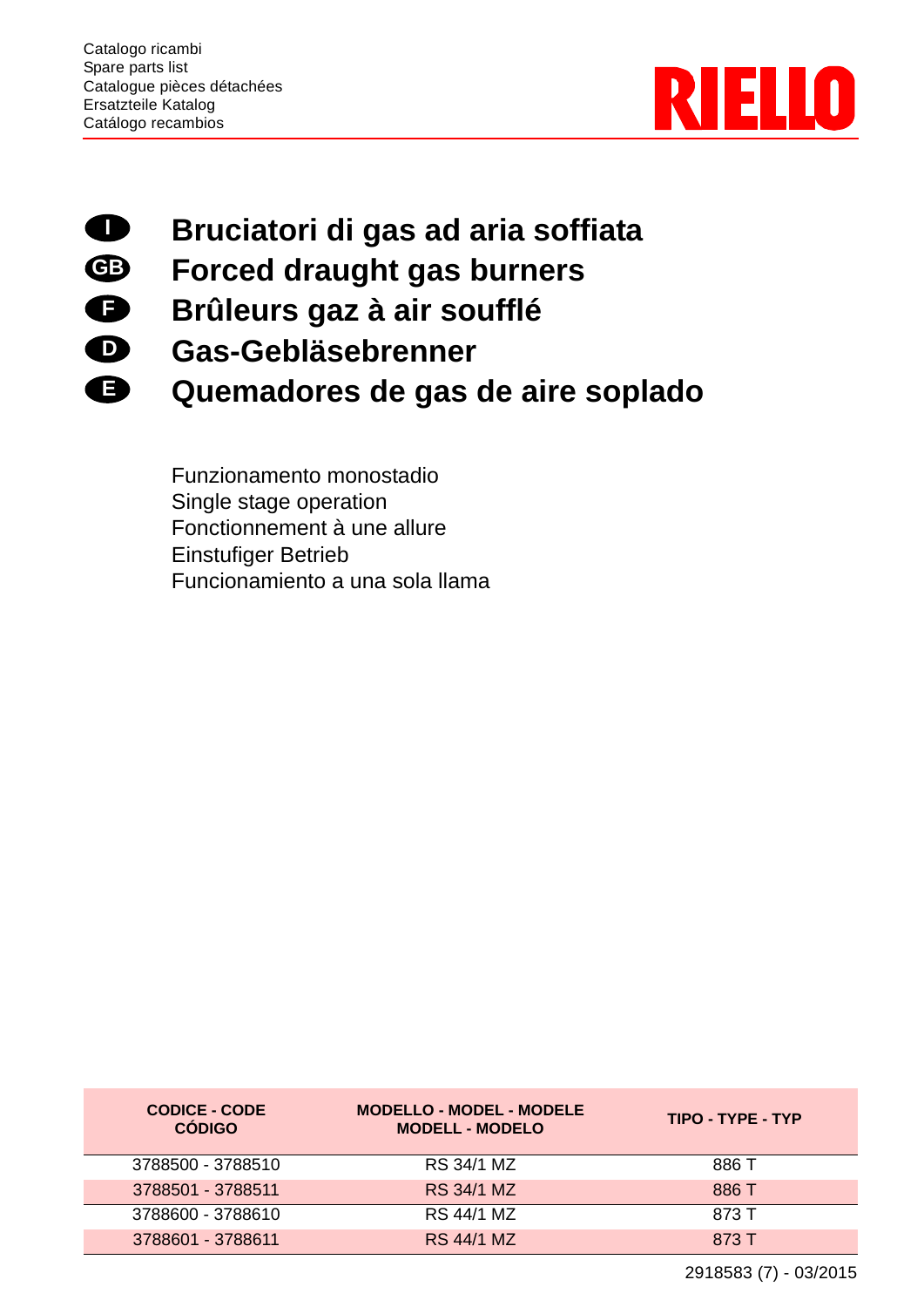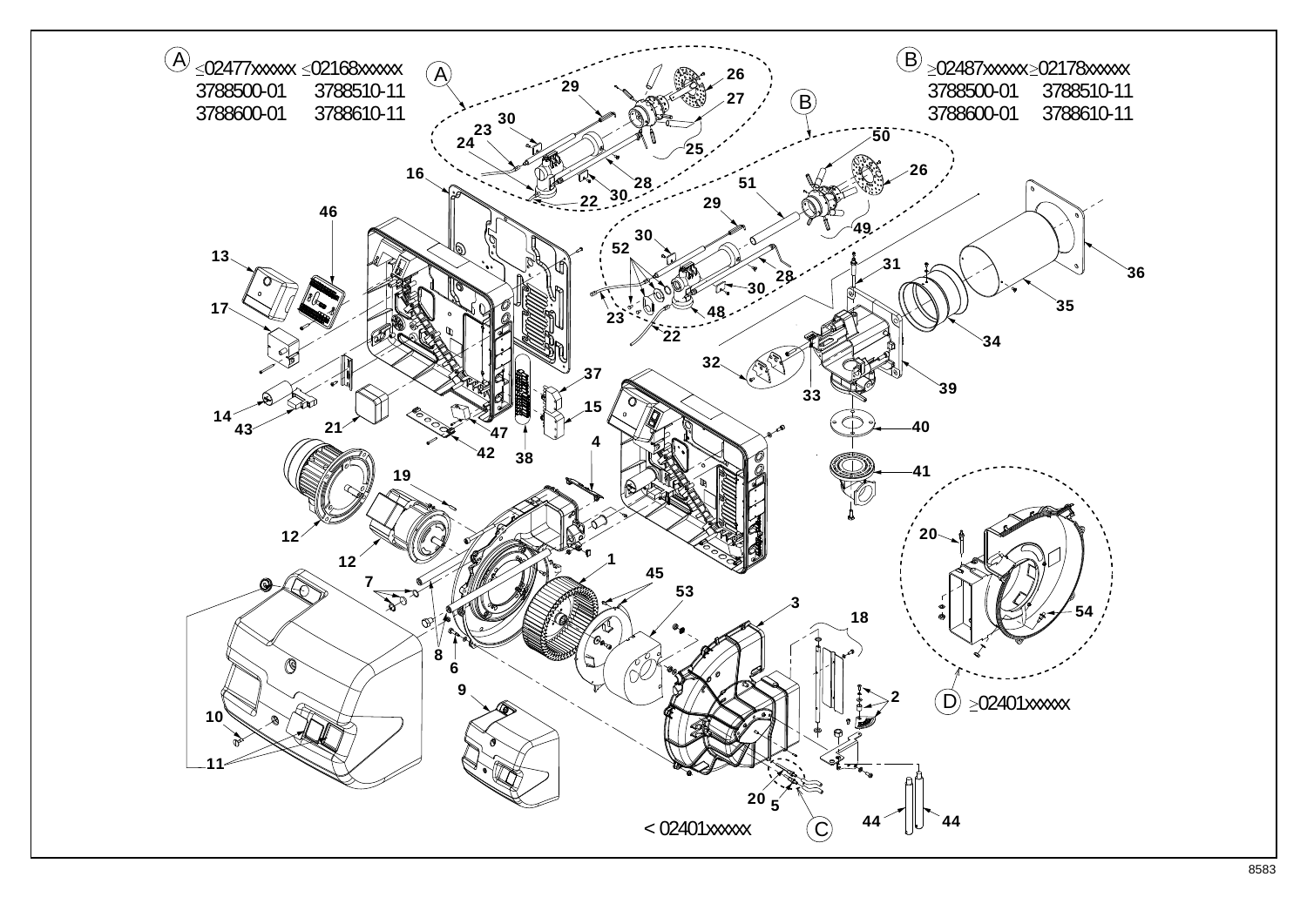| N.              | COD      | 88510<br>57 | ×<br>3788511<br>3788610<br>3788611<br>$\frac{3788500}{3788501}$<br>$\frac{3788501}{3788600}$ | ∗         | <b>DESCRIZIONE</b>                                                          | <b>DESCRIPTION</b>                | <b>DESCRIPTION</b>                   | <b>BESCHREIBUNG</b>                    | <b>DENOMINACION</b>                            | MATRICOLA BRUCIATORE<br><b>BURNER SERIAL NUMBER</b><br>MATRICULE BRULEUR<br><b>BRENNER KENN-NUMMER</b><br>MATRICULA QUEMADÓRES | **           |
|-----------------|----------|-------------|----------------------------------------------------------------------------------------------|-----------|-----------------------------------------------------------------------------|-----------------------------------|--------------------------------------|----------------------------------------|------------------------------------------------|--------------------------------------------------------------------------------------------------------------------------------|--------------|
|                 | 3013721  |             |                                                                                              |           | <b>GIRANTE</b>                                                              | <b>FAN</b>                        | <b>TURBINE</b>                       | <b>GEBLASERAD</b>                      | <b>TURBINA</b>                                 |                                                                                                                                | $\mathsf{C}$ |
|                 | 3013722  |             | $\bullet$                                                                                    | $\bullet$ | GIRANTE                                                                     | <b>FAN</b>                        | <b>TURBINE</b>                       | GEBLÄSERAD                             | <b>TURBINA</b>                                 |                                                                                                                                | C            |
|                 | 3013852  | $\bullet$   |                                                                                              |           | $\bullet$ $\bullet$ $\bullet$   QUADRANTE                                   | <b>GRADUATE SECTOR</b>            | <b>SECTEUR GRADUE</b>                | <b>SKALENSEGMENT</b>                   | <b>MIRILLA</b>                                 |                                                                                                                                |              |
|                 | 3013723  | $\bullet$   | $\bullet\bullet\bullet\bullet$                                                               |           | BOCCA D'ASPIRAZIONE                                                         | AIR INTAKE                        | <b>BOITIER D'ASPIRATION</b>          | ANSAUGÖFFNUNG                          | <b>BOCA ASPIRACION</b>                         |                                                                                                                                |              |
|                 | 3013750  |             |                                                                                              |           | <b>PARATIA</b>                                                              | <b>BULKHEAD</b>                   | <b>CLOISON</b>                       | <b>VERSCHLAG</b>                       | <b>MAMPARA</b>                                 |                                                                                                                                | ${\bf C}$    |
|                 | 3013896  | $\bullet$   |                                                                                              |           | $\bullet$ $\bullet$ $\bullet$ RACCORDO                                      | <b>CONNECTOR</b>                  | <b>MAMELON</b>                       | <b>NIPPEL</b>                          | <b>RACORD</b>                                  | < 2401xxxxxx                                                                                                                   | C            |
| 6               | 3013744  | $\bullet$   |                                                                                              |           | $\bullet$ $\bullet$ $\bullet$ $\vdash$ VITE                                 | <b>SCREW</b>                      | <b>VIS</b>                           | <b>SCHRAUBE</b>                        | <b>TORNILLO</b>                                |                                                                                                                                |              |
|                 | 3013728  | $\bullet$   | $\bullet\bullet\bullet$                                                                      |           | <b>VISORE</b>                                                               | INSPECTION WINDOW                 | <b>VISEUR</b>                        | <b>SICHTFENSTER</b>                    | <b>VISOR</b>                                   |                                                                                                                                |              |
| 8               | 3013729  |             |                                                                                              |           | $\bullet$ $\bullet$ $\bullet$ $\bullet$ PERNO                               | <b>BAR EXTENSION</b>              | <b>RALLONGE DE GLISSIERE</b>         | VERLÄNGERUNG                           | EXTENSIÓN PERNO                                |                                                                                                                                | $\mathsf C$  |
|                 | 3013724  |             | $\bullet\bullet\bullet$                                                                      |           | COFANO                                                                      | <b>COVER</b>                      | <b>COFFRET</b>                       | VERKLEIDUNG                            | <b>ENVOLVENTE</b>                              |                                                                                                                                |              |
| 10              | 3013727  | $\bullet$   | $\bullet\bullet$                                                                             | $\bullet$ | <b>VITE</b>                                                                 | <b>SCREW</b>                      | <b>VIS</b>                           | <b>SCHRAUBE</b>                        | <b>TORNILLO</b>                                |                                                                                                                                |              |
| 11              | 3013678  | $\bullet$   |                                                                                              |           | $\bullet$   $\bullet$   MEMBRANA + VETRINO                                  | MEMBRANE + VIEWING<br><b>PORT</b> | MEMBRANE + REGARD                    | MEMBRAN + VERSCHLUß-<br><b>STOPFEN</b> | MEMBRANA + MIRILLA                             |                                                                                                                                |              |
| 12              | 3013490  |             | $\bullet$                                                                                    |           | <b>MOTORE</b>                                                               | <b>MOTOR</b>                      | <b>MOTEUR</b>                        | <b>MOTOR</b>                           | <b>MOTOR</b>                                   |                                                                                                                                | $\mathsf C$  |
| 12              | 3013751  |             | $\bullet$                                                                                    | $\bullet$ | <b>MOTORE</b>                                                               | <b>MOTOR</b>                      | <b>MOTEUR</b>                        | <b>MOTOR</b>                           | <b>MOTOR</b>                                   |                                                                                                                                | С            |
| 13              | 3013073  |             | $\bullet\bullet\bullet\bullet$                                                               |           | <b>APPARECCHIATURA</b>                                                      | <b>CONTROL BOX</b>                | <b>BOITE DE CONTROLE</b>             | <b>STEUERGERAT</b>                     | <b>CAJA CONTROL</b>                            |                                                                                                                                | $\sf B$      |
| 14              | 20087030 | $\bullet$   | $\bullet$                                                                                    |           | <b>CONDENSATORE</b>                                                         | <b>CAPACITOR</b>                  | <b>CONDENSATEUR</b>                  | <b>KONDENSATOR</b>                     | <b>CONDENSADOR</b>                             |                                                                                                                                | B            |
| 14              | 3003767  |             |                                                                                              |           | $\bullet$   $\bullet$   CONDENSATORE                                        | <b>CAPACITOR</b>                  | <b>CONDENSATEUR</b>                  | <b>KONDENSATOR</b>                     | <b>CONDENSADOR</b>                             |                                                                                                                                | $\sf{B}$     |
| 15              | 3006937  | $\bullet$   |                                                                                              |           | $\bullet$ $\bullet$ $\bullet$ SPINA 7 POLI                                  | 7 PIN PLUG                        | FICHE 7 PÔLES                        | 7-POLIGER STECKER                      | <b>CONECTOR MACHO DE 7</b><br><b>CONTACTOS</b> |                                                                                                                                | Α            |
| 16              | 3013792  |             |                                                                                              |           | $\bullet$ $\bullet$ $\bullet$ $\bullet$ PROTEZIONE                          | <b>GRID</b>                       | <b>PROTECTION</b>                    | <b>SCHUTZGITTER</b>                    | <b>PROTECCIÓN</b>                              |                                                                                                                                |              |
| 17              | 3002480  |             |                                                                                              |           | ●   ●   ●   TRASFORMATORE                                                   | <b>TRANSFORMER</b>                | <b>TRANSFORMATEUR</b>                | ZUNDTRANSFORMATOR                      | <b>TRANSFORMADOR</b>                           |                                                                                                                                | B            |
| 18              | 3013748  |             |                                                                                              |           | $\bullet$   $\bullet$   GRUPPO SERRANDA                                     | AIR DAMPER ASSEMBLY               | <b>GROUPE VOLET AIR</b>              | <b>LUFTKLAPPE</b>                      | <b>CONJUNTO REGISTRO AIRE</b>                  |                                                                                                                                |              |
| 19              | 3003816  |             | $\bullet\bullet\bullet$                                                                      |           | CHIAVETTA                                                                   | KEY                               | <b>CLAVETTE</b>                      | <b>PASSFEDER</b>                       | <b>CHAVETA</b>                                 |                                                                                                                                |              |
| 20              | 3003891  |             | $\bullet\bullet\bullet$                                                                      |           | <b>RACCORDO</b>                                                             | <b>CONNECTOR</b>                  | <b>MAMELON</b>                       | <b>NIPPEL</b>                          | <b>RACORD</b>                                  |                                                                                                                                | $\mathsf C$  |
| 21 <sub>1</sub> |          |             |                                                                                              |           | 3002316   •   •   •   •   PRESSOSTATO ARIA                                  | AIR PRESSURE SWITCH               | PRESSOSTAT AIR                       | LUFTDRUCKWÄCHTER                       | PRESÓSTATO AIRE                                |                                                                                                                                | A            |
| 22              | 3003848  |             |                                                                                              |           | O O O COLLEGAMENTO SONDA                                                    | PROBE LEAD                        | <b>CONNEXION POUR SONDE</b>          | <b>VERBINDUNG FÜR SONDE</b>            | CABLE CONEXIÓN SONDA                           |                                                                                                                                | A            |
| 23              | 3003972  |             |                                                                                              |           | $\left  \bullet \right  \bullet \left  \bullet \right $ COLLEGAM. ELETTRODO | H.T. LEAD                         | CONNEXION POUR ELEC-<br><b>TRODE</b> | VERBINDUNG FÜR ELEK-<br><b>TRODE</b>   | CABLE CONEXIÓN ELEC-<br><b>TRODO</b>           |                                                                                                                                | A            |
| 24              | 3013731  |             | $\bullet$                                                                                    |           | <b>GOMITO</b>                                                               | <b>ELBOW</b>                      | COUDE                                | <b>SCHLITTEN</b>                       | <b>CODO</b>                                    |                                                                                                                                |              |
| 24 <sub>1</sub> | 3013732  |             |                                                                                              | $\bullet$ | <b>GOMITO</b>                                                               | <b>ELBOW</b>                      | COUDE                                | <b>SCHLITTEN</b>                       | CODO                                           |                                                                                                                                |              |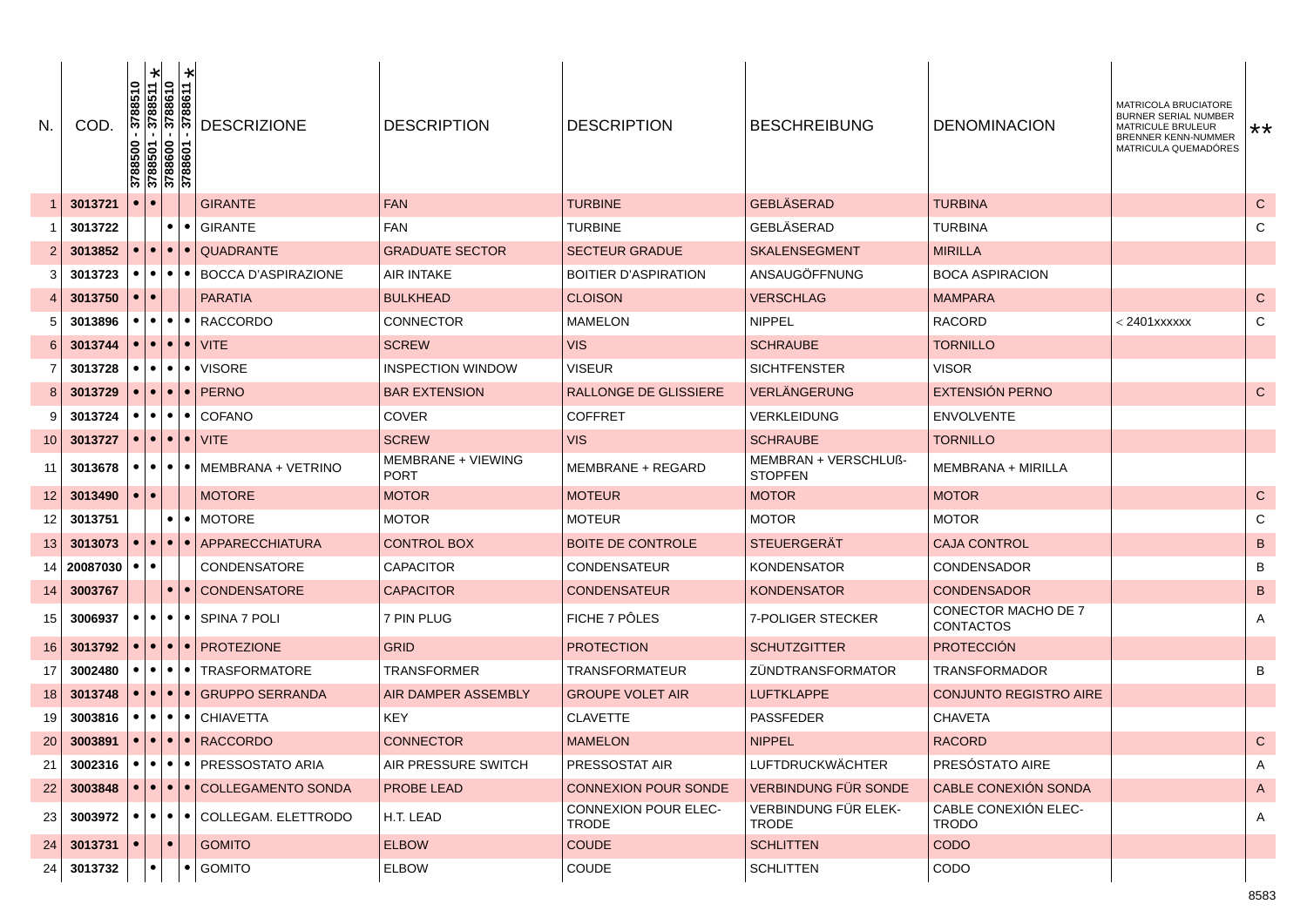| N. | <b>COD</b>                    | 3788510<br>3788500 | ×<br>3788511 | ∗<br>$-3788610$<br>$-3788611$<br>3788501<br>3788600<br>3788601     | <b>DESCRIZIONE</b>                                                     | <b>DESCRIPTION</b>   | <b>DESCRIPTION</b>          | <b>BESCHREIBUNG</b>      | <b>DENOMINACION</b>                            | <b>MATRICOLA BRUCIATORE</b><br>BURNER SERIAL NUMBER<br>MATRICULE BRULEUR<br>BRENNER KENN-NUMMER<br>MATRICULA QUEMADÓRES | **          |
|----|-------------------------------|--------------------|--------------|--------------------------------------------------------------------|------------------------------------------------------------------------|----------------------|-----------------------------|--------------------------|------------------------------------------------|-------------------------------------------------------------------------------------------------------------------------|-------------|
| 25 | 3013733                       |                    |              |                                                                    | <b>DISTRIBUTORE</b>                                                    | <b>GAS HEAD</b>      | <b>DISTRIBUTEUR</b>         | <b>GASVERTEILER</b>      | <b>DISTRIBUIDOR</b>                            |                                                                                                                         |             |
| 25 | 3013734                       |                    |              | $\bullet$<br>$\bullet$                                             | <b>DISTRIBUTORE</b>                                                    | <b>GAS HEAD</b>      | <b>DISTRIBUTEUR</b>         | <b>GASVERTEILER</b>      | DISTRIBUIDOR                                   |                                                                                                                         |             |
| 26 | 3013626                       |                    | $\bullet$    |                                                                    | <b>DISCO</b>                                                           | <b>DISC</b>          | <b>DISQUE</b>               | <b>SCHEIBE</b>           | <b>DISCO</b>                                   |                                                                                                                         | A           |
| 26 | 3013629                       |                    |              | $\bullet$<br>$\bullet$                                             | <b>DISCO</b>                                                           | <b>DISC</b>          | <b>DISQUE</b>               | <b>SCHEIBE</b>           | <b>DISCO</b>                                   |                                                                                                                         | Α           |
| 27 | 3013735                       |                    | $\bullet$    |                                                                    | <b>TUBETTO</b>                                                         | <b>TUBE</b>          | <b>TUYAU</b>                | <b>RÖHRCHEN</b>          | <b>TUBITO</b>                                  |                                                                                                                         |             |
| 27 | 3013628                       |                    |              | $\bullet$<br>$\bullet$                                             | <b>TUBETTO</b>                                                         | TUBE                 | TUYAU                       | <b>ROHRCHEN</b>          | <b>TUBITO</b>                                  |                                                                                                                         |             |
| 28 | 3013725                       |                    | $\bullet$    |                                                                    | <b>SONDA</b>                                                           | <b>PROBE</b>         | <b>SONDE</b>                | <b>FÜHLER</b>            | <b>SONDA</b>                                   |                                                                                                                         | A           |
| 28 | 3013726                       |                    |              | $\bullet$                                                          | <b>SONDA</b>                                                           | <b>PROBE</b>         | <b>SONDE</b>                | <b>FÜHLER</b>            | <b>SONDA</b>                                   |                                                                                                                         | Α           |
| 29 | 3014037                       |                    | $\bullet$    |                                                                    | <b>ELETTRODO</b>                                                       | <b>ELECTRODE</b>     | <b>ELECTRODE PORCELAINE</b> | <b>ELEKTRODE</b>         | <b>ELECTRODO</b>                               |                                                                                                                         | A           |
| 29 | 3014038                       |                    |              | $\bullet$                                                          | <b>ELETTRODO</b>                                                       | <b>ELECTRODE</b>     | ELECTRODE PORCELAINE        | <b>ELEKTRODE</b>         | <b>ELECTRODO</b>                               |                                                                                                                         | Α           |
| 30 | 3013736                       |                    | $\bullet$    | $  \bullet   \bullet  $                                            | <b>PIASTRA</b>                                                         | <b>ANCHOR PLATE</b>  | <b>PLATINE DE BLOCAGE</b>   | ARRETIERPLATTE           | <b>PLACA</b>                                   |                                                                                                                         |             |
| 31 | 3013953                       |                    |              | $\bullet\bullet\bullet\bullet\phantom{a}\bullet\phantom{a}\bullet$ | <b>GRUPPO MISURAZIONE</b>                                              | <b>TEST POINT</b>    | PRISE DE PRESSION           | <b>MESSNIPPEL</b>        | <b>GRUPO TOMA DE PRESION</b>                   |                                                                                                                         | B           |
| 32 | 3013754                       |                    |              | $\bullet\bullet\bullet$                                            | <b>GRUPPO REGOLAZIONE</b>                                              | ADJUSTMENT ASSEMBLY  | <b>GROUPE OBTURATION</b>    | <b>DRUCKREGULIERUNG</b>  | <b>GRUPO REGULACIÓN</b>                        |                                                                                                                         |             |
| 33 | 3013737                       |                    |              |                                                                    | SQUADRETTA                                                             | SQUARE               | EQUERRE-SUPPORT             | <b>HALTER</b>            | <b>ESCUADRA</b>                                |                                                                                                                         |             |
| 33 | 3013738                       |                    | $\bullet$    |                                                                    | <b>SQUADRETTA</b>                                                      | <b>SQUARE</b>        | <b>EQUERRE-SUPPORT</b>      | <b>HALTER</b>            | <b>ESCUADRA</b>                                |                                                                                                                         |             |
| 33 | 3013739                       |                    | $\bullet$    |                                                                    | SQUADRETTA                                                             | SQUARE               | EQUERRE-SUPPORT             | <b>HALTER</b>            | <b>ESCUADRA</b>                                |                                                                                                                         |             |
| 33 | 3013740                       |                    |              | $\bullet$                                                          | <b>SQUADRETTA</b>                                                      | <b>SQUARE</b>        | EQUERRE-SUPPORT             | <b>HALTER</b>            | <b>ESCUADRA</b>                                |                                                                                                                         |             |
| 34 | 3003805                       | $\bullet$          | $\bullet$    |                                                                    | OTTURATORE                                                             | <b>SHUTTER</b>       | OBTURATEUR                  | <b>SCHIEBER</b>          | <b>OBTURADOR</b>                               |                                                                                                                         | С           |
| 34 | 3003806                       |                    | $\bullet$    | $\bullet$                                                          | <b>OTTURATORE</b>                                                      | <b>SHUTTER</b>       | OBTURATEUR                  | <b>SCHIEBER</b>          | <b>OBTURADOR</b>                               |                                                                                                                         | $\mathsf C$ |
| 35 | 3003807                       |                    |              |                                                                    | <b>IMBUTO FIAMMA</b>                                                   | <b>END CONE</b>      | <b>EMBOUT GUEULARD</b>      | <b>FLAMMENROHR</b>       | TUBO LLAMA                                     |                                                                                                                         | B           |
| 35 | 3003808                       |                    |              |                                                                    | <b>IMBUTO FIAMMA</b>                                                   | <b>END CONE</b>      | <b>EMBOUT GUEULARD</b>      | <b>FLAMMENROHR</b>       | <b>TUBO LLAMA</b>                              |                                                                                                                         | $\sf B$     |
| 35 | 3003811                       |                    | $\bullet$    |                                                                    | <b>IMBUTO FIAMMA</b>                                                   | <b>END CONE</b>      | <b>EMBOUT GUEULARD</b>      | <b>FLAMMENROHR</b>       | <b>TUBO LLAMA</b>                              |                                                                                                                         | в           |
| 35 | 3003812                       |                    |              | $\bullet$                                                          | <b>IMBUTO FIAMMA</b>                                                   | <b>END CONE</b>      | <b>EMBOUT GUEULARD</b>      | <b>FLAMMENROHR</b>       | <b>TUBO LLAMA</b>                              |                                                                                                                         | B           |
| 36 | 3003817                       | $\bullet$          | $\bullet$    | $\bullet$                                                          | I · SCHERMO                                                            | <b>FLANGE GASKET</b> | <b>ECRAN THERMIQUE</b>      | <b>FLANSCHDICHTUNG</b>   | JUNTA AISLANTE                                 |                                                                                                                         | A           |
| 37 |                               |                    |              |                                                                    | 3013203 $\bullet$ $\bullet$ $\bullet$ $\bullet$ $\bullet$ SPINA 6 POLI | 6 PIN PLUG           | FICHE 6 PÔLES               | <b>6-POLIGER STECKER</b> | <b>CONECTOR MACHO DE 6</b><br><b>CONTACTOS</b> |                                                                                                                         | A           |
| 38 |                               |                    |              |                                                                    | 3013753  ●  ●  ●  ●  GRUPPO SPINE                                      | PLUGS ASSEMBLY       | <b>GROUPE FICHES</b>        | <b>STECKERSYSTEM</b>     | <b>GRUPO CONECTORES</b>                        |                                                                                                                         |             |
| 39 | $3013894$ $\bullet$ $\bullet$ |                    |              |                                                                    | <b>MANICOTTO</b>                                                       | <b>MANIFOLD</b>      | <b>MANCHON</b>              | <b>GASANSCHLUSS</b>      | <b>MANGUITO</b>                                |                                                                                                                         |             |
| 39 | 3013895                       |                    |              |                                                                    | $\bullet$   $\bullet$   MANICOTTO                                      | <b>MANIFOLD</b>      | <b>MANCHON</b>              | <b>GASANSCHLUSS</b>      | <b>MANGUITO</b>                                |                                                                                                                         |             |
| 40 | 3005483                       |                    |              |                                                                    | $\bullet$ $\bullet$ $\bullet$ GUARNIZIONE                              | <b>SEAL</b>          | <b>RONDELLE</b>             | <b>METALLDICHTUNG</b>    | <b>JUNTA</b>                                   |                                                                                                                         | B           |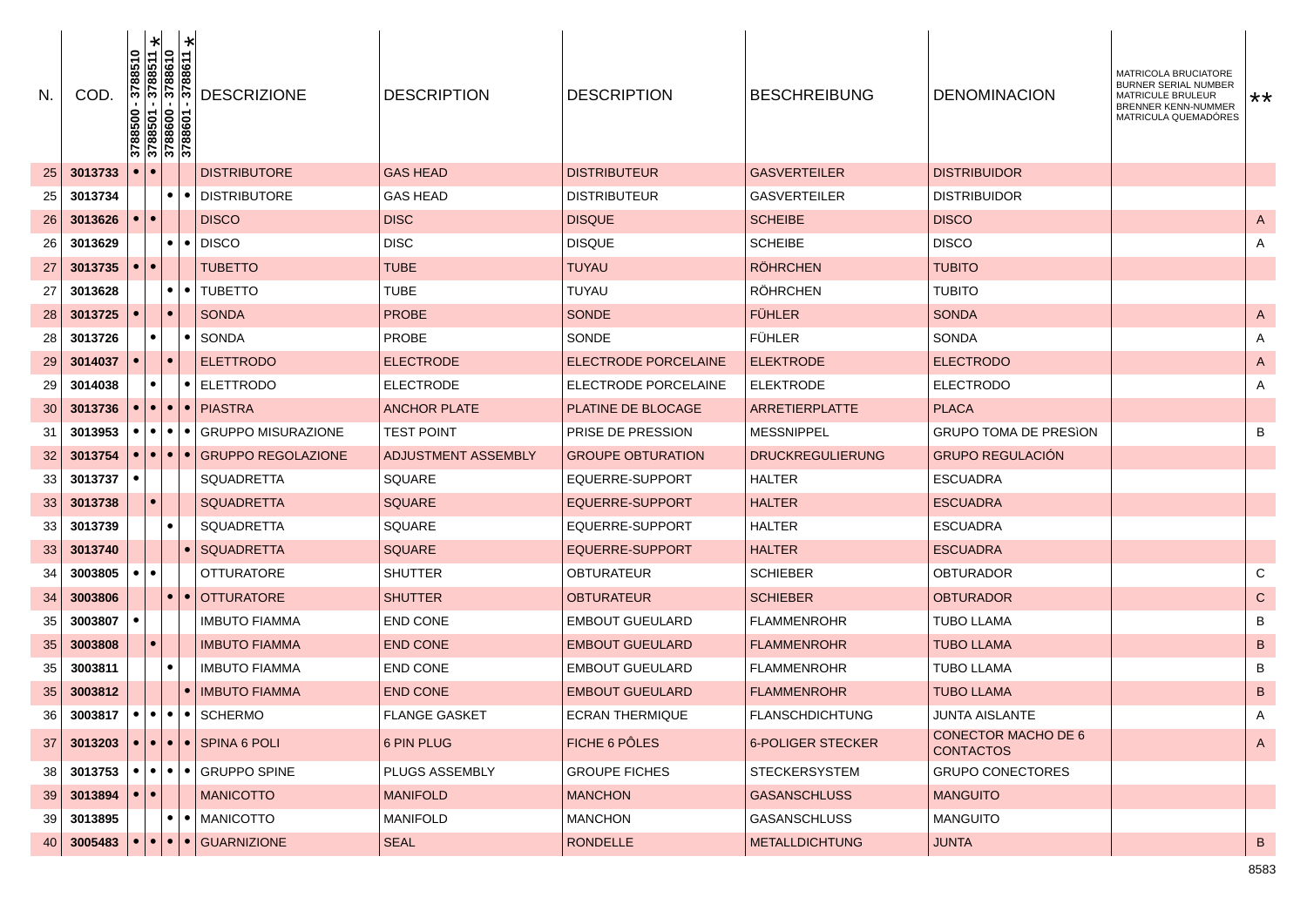| N. | COD.                    | 3788510<br>$\frac{3788500}{3788501}$<br>$\frac{3788501}{3788600}$ | $\ast$                     | ∗<br>19881<br>1988<br>1988<br>1988<br>$rac{25}{37}$<br>10988. | <b>DESCRIZIONE</b>                                                      | <b>DESCRIPTION</b>      | <b>DESCRIPTION</b>           | <b>BESCHREIBUNG</b>    | <b>DENOMINACION</b>                   | MATRICOLA BRUCIATORE<br><b>BURNER SERIAL NUMBER</b><br><b>MATRICULE BRULEUR</b><br><b>BRENNER KENN-NUMMER</b><br>MATRICULA QUEMADÓRES | $***$       |
|----|-------------------------|-------------------------------------------------------------------|----------------------------|---------------------------------------------------------------|-------------------------------------------------------------------------|-------------------------|------------------------------|------------------------|---------------------------------------|---------------------------------------------------------------------------------------------------------------------------------------|-------------|
| 41 | 3006802                 |                                                                   | $\bullet$ 1<br>$\bullet$ 1 |                                                               | • FLANGIA E GOMITO                                                      | <b>FLANGE AND ELBOW</b> | <b>BRIDE ET COUDE</b>        | ANSCHLUSSFLANSCHGAS    | BRIDA Y CODO                          |                                                                                                                                       |             |
| 42 | 3003780                 |                                                                   | $\bullet$<br>$\bullet$     |                                                               | • PASSACAVO                                                             | <b>FAIRLEAD</b>         | PASSE-CABLE                  | KABELDURCHGANG         | <b>PASACABLES</b>                     |                                                                                                                                       |             |
| 43 | 3013407                 | $\bullet$                                                         | $\bullet\bullet\bullet$    |                                                               | $\bullet$ RELE + ZOCCOLO                                                | RELAY + BASE            | <b>RELAIS + BORNIER</b>      | <b>RELAIS + SOCKEL</b> | RELÉ + ZOCALO                         |                                                                                                                                       |             |
| 44 | 3003764                 |                                                                   | $\bullet$                  |                                                               | ● <b>PROLUNGA PERNO</b>                                                 | <b>BAR EXTENSION</b>    | <b>RALLONGE DE GLISSIERE</b> | <b>VERLÄNGERUNG</b>    | EXTENSIÓN PERNO                       |                                                                                                                                       |             |
| 45 | 3013745                 |                                                                   |                            |                                                               | $\bullet$ $\bullet$ $\bullet$ $\bullet$ $\bullet$ $\circ$ CONVOGLIATORE | <b>SUCTION DUCT</b>     | <b>CONVOYEUR D'AIR</b>       | <b>LUFTLEITBLECH</b>   | GUÍA                                  |                                                                                                                                       |             |
| 46 | 3003784                 |                                                                   | $\bullet\bullet$           | $\bullet$ $\vdash$                                            | <b>MORSETTIERA</b>                                                      | <b>CONTROL BOX BASE</b> | <b>SOCLE</b>                 | <b>STECKSOCKEL</b>     | ZÓCALO CAJA CONTROL                   |                                                                                                                                       | $\mathsf C$ |
| 47 | 3012160                 | $\bullet$                                                         | $\bullet\bullet\bullet$    |                                                               | FILTRO ANTIRADIODI-<br><b>STURBO</b>                                    | <b>DEGLITCHER</b>       | <b>FILTRE</b>                | <b>ENTSTÖRER</b>       | FILTRO ANTI-INTERFEREN-<br><b>CIA</b> |                                                                                                                                       | C           |
| 48 | 3014085                 |                                                                   | $\bullet$                  |                                                               | <b>GOMITO</b>                                                           | <b>ELBOW</b>            | <b>COUDE</b>                 | <b>SCHLITTEN</b>       | <b>CODO</b>                           | See exploded view                                                                                                                     |             |
| 48 | 3014086                 |                                                                   | $\bullet$                  | $\bullet$                                                     | <b>GOMITO</b>                                                           | <b>ELBOW</b>            | COUDE                        | <b>SCHLITTEN</b>       | CODO                                  | See exploded view                                                                                                                     |             |
| 49 | 3014087                 |                                                                   | $\bullet$                  |                                                               | <b>DISTRIBUTORE</b>                                                     | <b>GAS HEAD</b>         | <b>DISTRIBUTEUR</b>          | <b>GASVERTEILER</b>    | <b>DISTRIBUIDOR</b>                   | See exploded view                                                                                                                     |             |
| 49 | 3014088                 |                                                                   | $\bullet$                  |                                                               | • DISTRIBUTORE                                                          | <b>GAS HEAD</b>         | <b>DISTRIBUTEUR</b>          | <b>GASVERTEILER</b>    | <b>DISTRIBUIDOR</b>                   | See exploded view                                                                                                                     |             |
| 50 | 3014089                 |                                                                   | $\bullet$                  |                                                               | <b>TUBETTO</b>                                                          | <b>TUBE</b>             | <b>TUYAU</b>                 | <b>RÖHRCHEN</b>        | <b>TUBITO</b>                         | See exploded view                                                                                                                     |             |
| 50 | 3014090                 |                                                                   | $\bullet$                  | $\bullet$                                                     | <b>TUBETTO</b>                                                          | <b>TUBE</b>             | <b>TUYAU</b>                 | <b>RÖHRCHEN</b>        | <b>TUBITO</b>                         | See exploded view                                                                                                                     |             |
| 51 | 3014091                 |                                                                   | $\bullet$                  |                                                               | <b>TUBO</b>                                                             | <b>PIPE</b>             | <b>TUYAU</b>                 | <b>ROHR</b>            | <b>TUBO</b>                           | See exploded view                                                                                                                     |             |
| 51 | 3014092                 |                                                                   | $\bullet$                  | $\bullet$                                                     | <b>TUBO</b>                                                             | PIPE                    | <b>TUYAU</b>                 | <b>ROHR</b>            | <b>TUBO</b>                           | See exploded view                                                                                                                     |             |
| 52 | 3014093                 |                                                                   | $\bullet$<br>$\bullet$     |                                                               | $\bullet$ GHIERA                                                        | <b>RING NUT</b>         | <b>BAGUE</b>                 | <b>NUTMUTTER</b>       | <b>TUERCA</b>                         | See exploded view                                                                                                                     |             |
|    | $53$ 20014917 $\bullet$ |                                                                   | $\bullet\bullet\bullet$    |                                                               | • FONOASSORBENTE                                                        | <b>SOUND DAMPING</b>    | <b>INSONORISANT</b>          | <b>GERÄUSCHDÄMMUNG</b> | AISLAMIENTO ACUSTICO                  | $\geq$ 02259xxxxxx                                                                                                                    |             |
| 54 | 3002578                 | ∣● ∣                                                              |                            |                                                               | $\bullet$ $\bullet$ $\bullet$ RACCORDO                                  | <b>CONNECTOR</b>        | <b>MAMELON</b>               | NIPPEL                 | <b>RACORD</b>                         | $\geq 02401$ XXXXXX                                                                                                                   | $\mathbf C$ |

\*

Versione Testa Lunga - Long Combustion Head Version - Version Tête Longue - Langer Brennkopf Ausführung - Versión alargado de tubo llama

## \*\*

RICAMBI CONSIGLIATI - ADVISED PARTS - RECHANGE CONSEIL - EMPFOHLENE ERSATZTEILE - RECAMBIOS ACONSEJADOS<br>A +B = Ricambi per dotazione minima - Spare parts for minimum fittings - Pièces détachées pour équipement mimim- Erzat